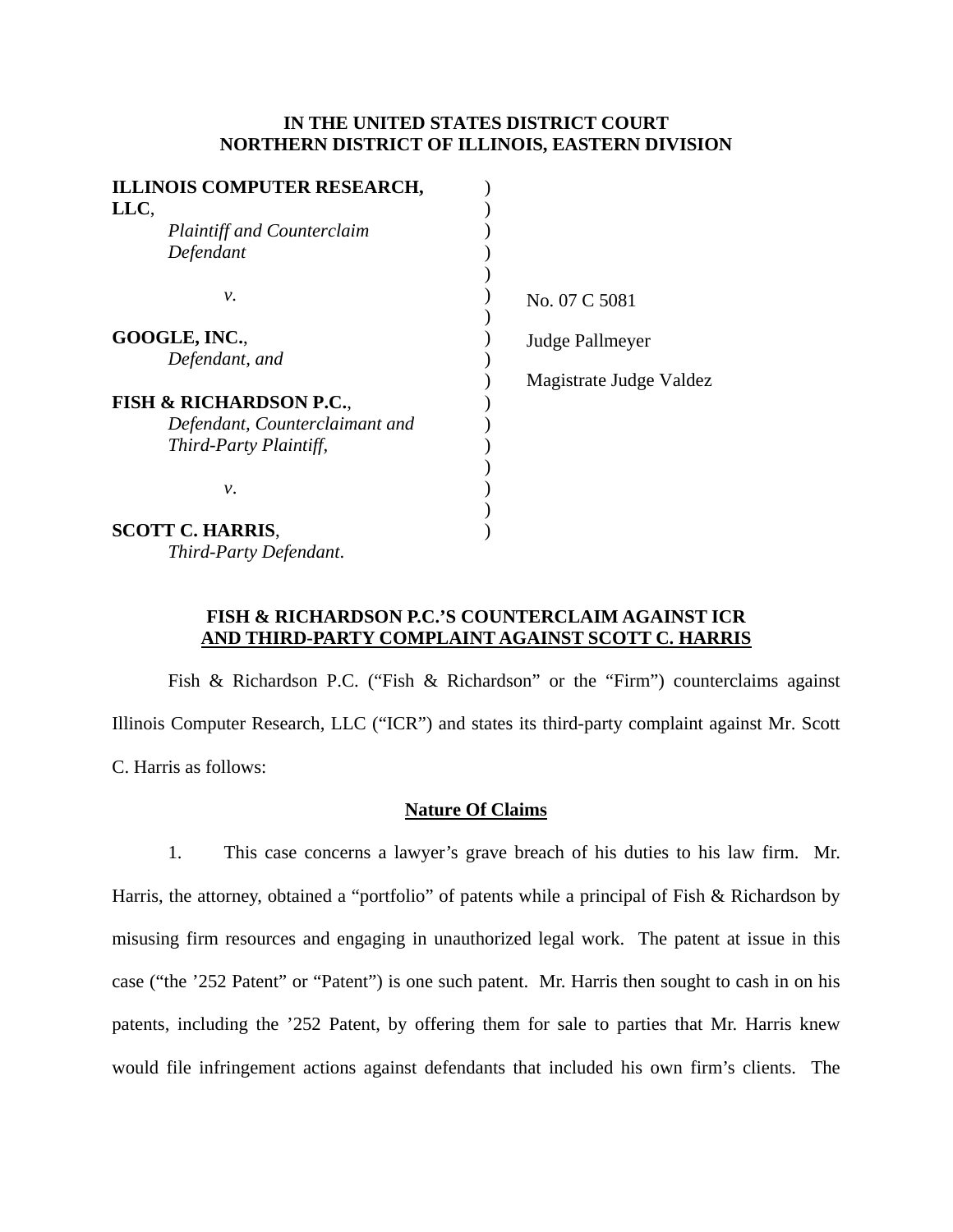instant lawsuit by ICR against Google, Inc. ("Google") is one such action against a Fish & Richardson client for alleged infringement of a patent Harris sold.

2. In touting his patents for sale, Mr. Harris sought to identify prospective "targets" that purchasers could sue for alleged infringement. Those targets included Fish & Richardson clients, *i.e.*, current clients of Mr. Harris's own firm of which he was a principal.

3. Nonetheless, knowing full well that the purchasers would sue Fish & Richardson clients, Mr. Harris arranged to sell rights in the patents to various companies represented by Mr. Raymond Niro and his law firm, well-known patent plaintiffs' attorneys. The plaintiff in this action, ICR, is one such Niro-represented company, created on the very same day that Mr. Harris purported to assign it the '252 Patent.

4. Further, and according to ICR, Mr. Harris promised *to assist* with the prosecution of infringement actions arising on transferred patents, lawsuits that Mr. Harris knew would include claims against Fish & Richardson clients like Google. On information and belief, Mr. Harris stood and may still stand to benefit financially from these suits against Firm clients.

5. Less than two months after Mr. Harris purportedly assigned the '252 Patent, ICR (represented by Mr. Niro), turned around and sued Google in this action for alleged infringement. Similarly, other Niro-represented companies have sued other Fish & Richardson clients for alleged infringement of patents obtained and assigned by Mr. Harris.

6. Mr. Harris kept his misconduct secret from Fish & Richardson, concealing from the Firm key facts about his patent dealings and misrepresenting or omitting other facts when confronted by Firm personnel. As the facts have emerged, however, the breadth of Mr. Harris's betrayal is stunning. While a principal of Fish & Richardson, Mr. Harris: (a) obtained and prosecuted numerous patents for his own benefit with misappropriated Firm resources and in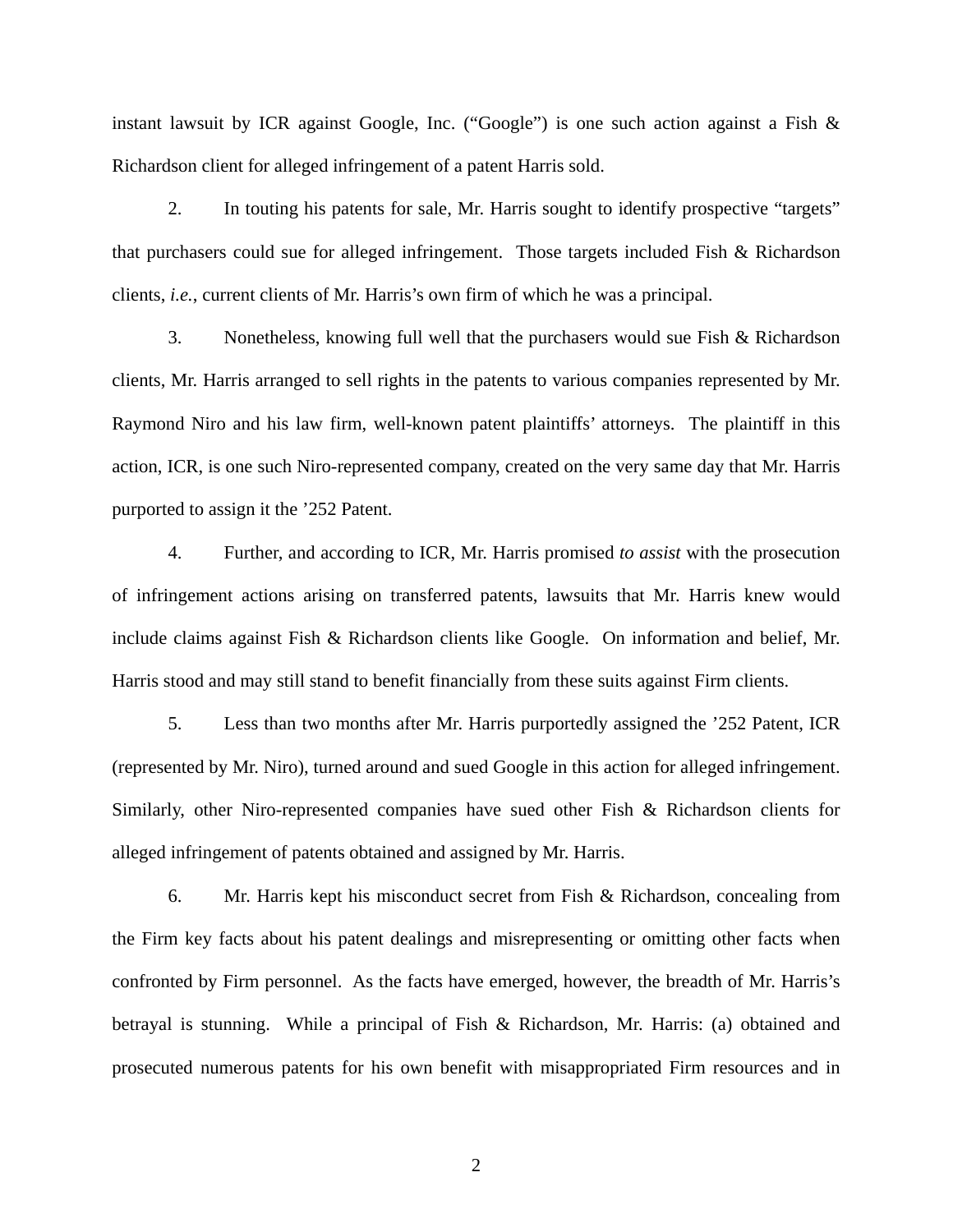violation of his duties to the Firm; (b) specifically targeted Firm clients for lawsuits on the patents; (c) purported to sell the patents for his own personal gain to parties that he knew would sue Firm clients; and (d) pledged to assist in those lawsuits against Firm clients and likely retained a financial interest in the proceeds of those suits.

7. At each step, Mr. Harris's breaches of his fiduciary and contractual obligations were numerous and severe. At a minimum, Mr. Harris violated multiple provisions of his contract with Fish & Richardson and his duties of care and loyalty. Fish & Richardson brings the third-party claims stated herein against Mr. Harris to remedy those breaches and to stop the continuing breaches of duty and ongoing damage caused by Mr. Harris.

8. Fish & Richardson additionally asserts counterclaims against ICR, the initial plaintiff in this action, for a determination of the parties' rights in respect of the '252 Patent and all other patents that Mr. Harris assigned to ICR. Both under the agreement between Fish  $\&$ Richardson and Mr. Harris, and as a result of the misconduct described herein, Fish & Richardson possesses legal and/or equitable ownership rights in those patents that are inconsistent with and superior to those claimed by ICR. The patents, including the '252 Patent, are also subject to a covenant not to sue companies who were clients of Fish & Richardson when Mr. Harris obtained the patents as a principal of the Firm. Fish  $\&$  Richardson, as owner or coowner of the patents, does not consent to this lawsuit against Google. The Court should declare Fish & Richardson's rights in the patents, including the '252 Patent, and should hold that ICR has no standing to sue Google for infringement of the Patent. To the extent that Mr. Harris did possess any rights in the '252 Patent and transferred those rights to ICR, the Court should impose a constructive trust upon those rights for the benefit of Fish & Richardson and/or its clients.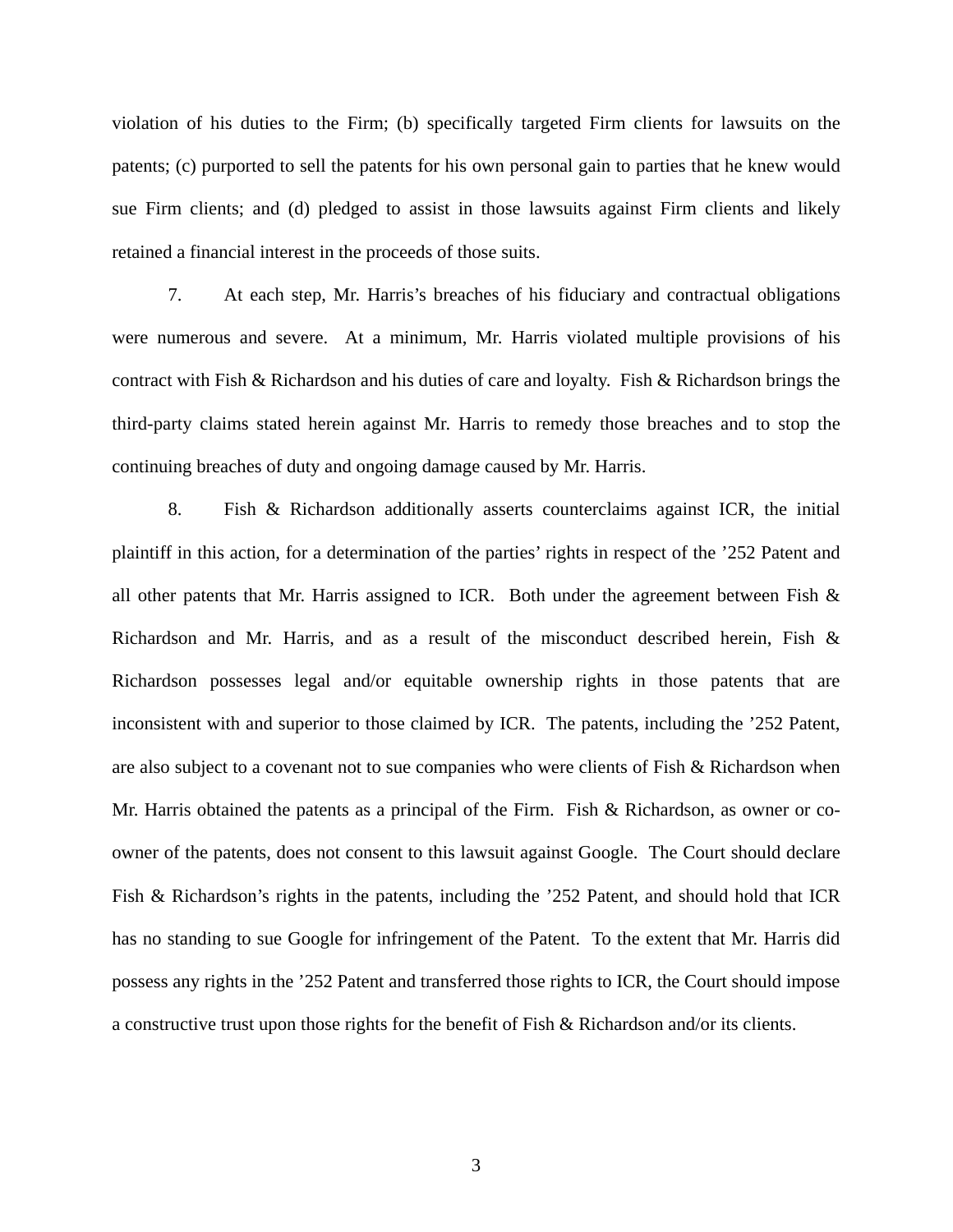#### **The Parties And Others Involved**

#### **Fish & Richardson**

9. Fish & Richardson is a Massachusetts professional corporation with its principal place of business in Boston, Massachusetts. Fish & Richardson has over 400 lawyers in offices across the country practicing in all areas of the law. In the intellectual property field, Fish & Richardson is among the nation's oldest and most highly regarded firms. The Firm has helped its clients protect their intellectual property and bring inventions to market for over 125 years.

#### **Scott C. Harris**

10. Scott C. Harris is a resident of San Diego, California and was a principal at Fish & Richardson from 1994 until his resignation on September 14, 2007. At the time of Mr. Harris's resignation, he was one of the ten most highly paid principals at Fish & Richardson. Mr. Harris also held leadership positions at the Firm. Mr. Harris concentrated his practice in the intellectual property arena, namely the prosecution of patent applications before the United States Patent & Trademark Office ("USPTO"). Mr. Harris is admitted to practice before the USPTO and in Pennsylvania, California, and the District of Columbia.

#### **Illinois Computer Research, LLC**

11. ICR is an Illinois corporation that has its principal place of business at 125 South Wacker Drive, Suite 300, Chicago, Illinois, 60606. ICR was formed on July 30, 2007. On its application with the Illinois Secretary of State, ICR lists James B. Parker as its manager. Mr. Parker is similarly listed as the manager or owner of at least three other entities that are plaintiffs and represented by Mr. Niro in other infringement suits involving patents transferred by Mr. Harris.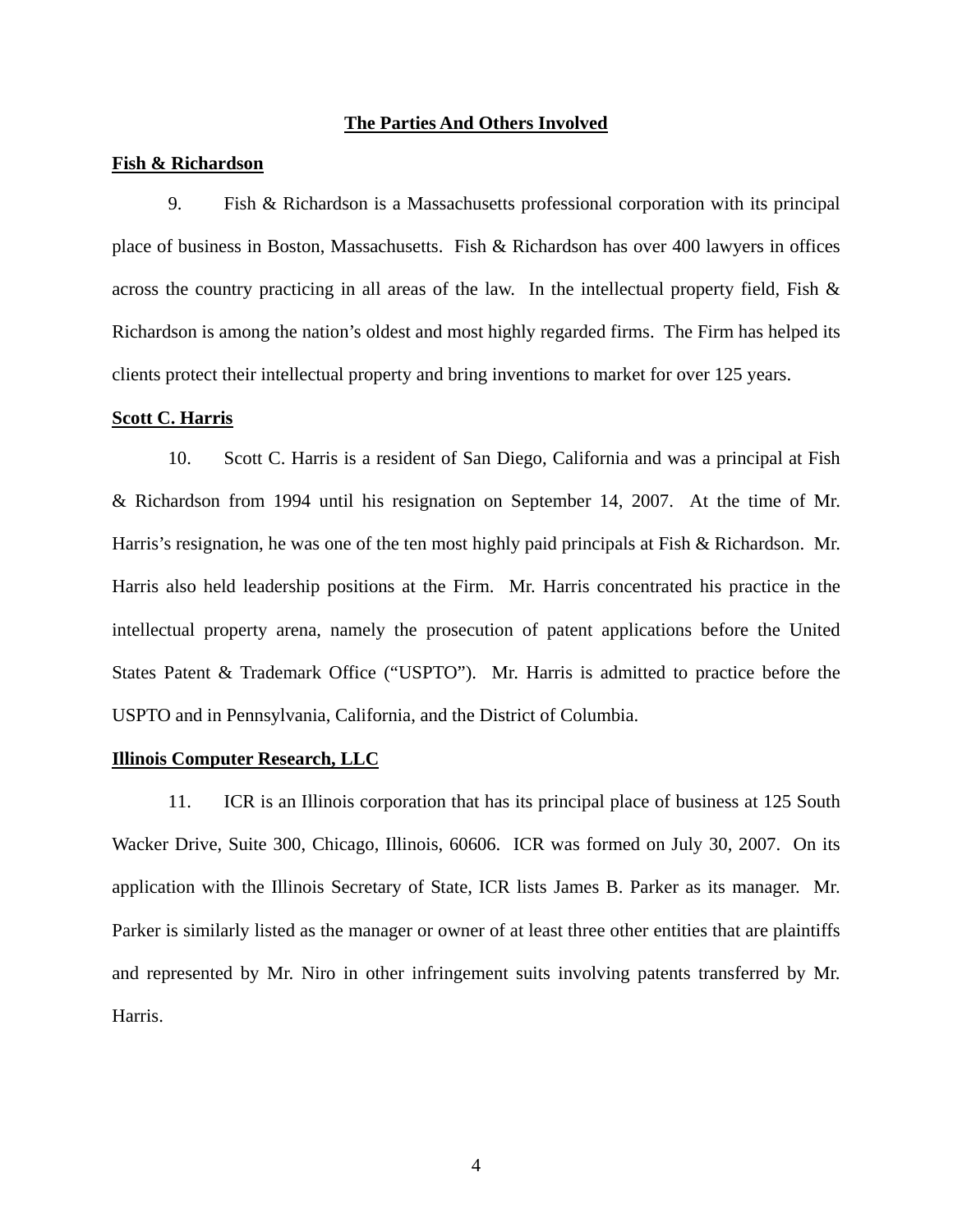#### **Raymond P. Niro**

12. Mr. Raymond Niro is a resident of Illinois and an attorney licensed to practice law in that state. Mr. Niro is the senior partner of the Chicago law firm Niro, Scavone, Haller, & Niro, which specializes in filing patent infringement actions. Mr. Niro and his firm represent ICR in this action.

### **Jurisdiction And Venue**

13. The Court has subject matter jurisdiction over this matter pursuant to 28 U.S.C. § 1332 because of the diversity of citizenship of the parties and because the amount in controversy in this matter exceeds \$75,000, exclusive of fees and costs. The Court also has subject matter jurisdiction pursuant to 28 U.S.C. § 1338(a) because Fish & Richardson seeks a declaration of its rights arising under the patent laws of the United States. The Court also has supplemental jurisdiction over the claims asserted herein pursuant to 28 U.S.C. § 1367.

14. Venue is appropriate in this judicial district pursuant to 28 U.S.C. § 1391(a)(2) because a substantial part of the events and omissions giving rise to Fish  $\&$  Richardson's claims occurred in this district and a substantial part of the property that is the subject of this action is situated in this district.

### **Factual Allegations**

### **Harris Joins Fish & Richardson**

15. Mr. Harris joined Fish & Richardson as a principal in 1994 and began work in the Firm's Washington, D.C. office. Harris's status as a principal made him a shareholder in the Firm, and he was vested with voting power. His practice centered around intellectual property, with a focus on patent prosecution. Mr. Harris later moved to the Firm's San Diego, California office. From 1994 through 2007, Mr. Harris used the resources of the Firm and the Firm's clients to develop a national reputation as a patent prosecution attorney.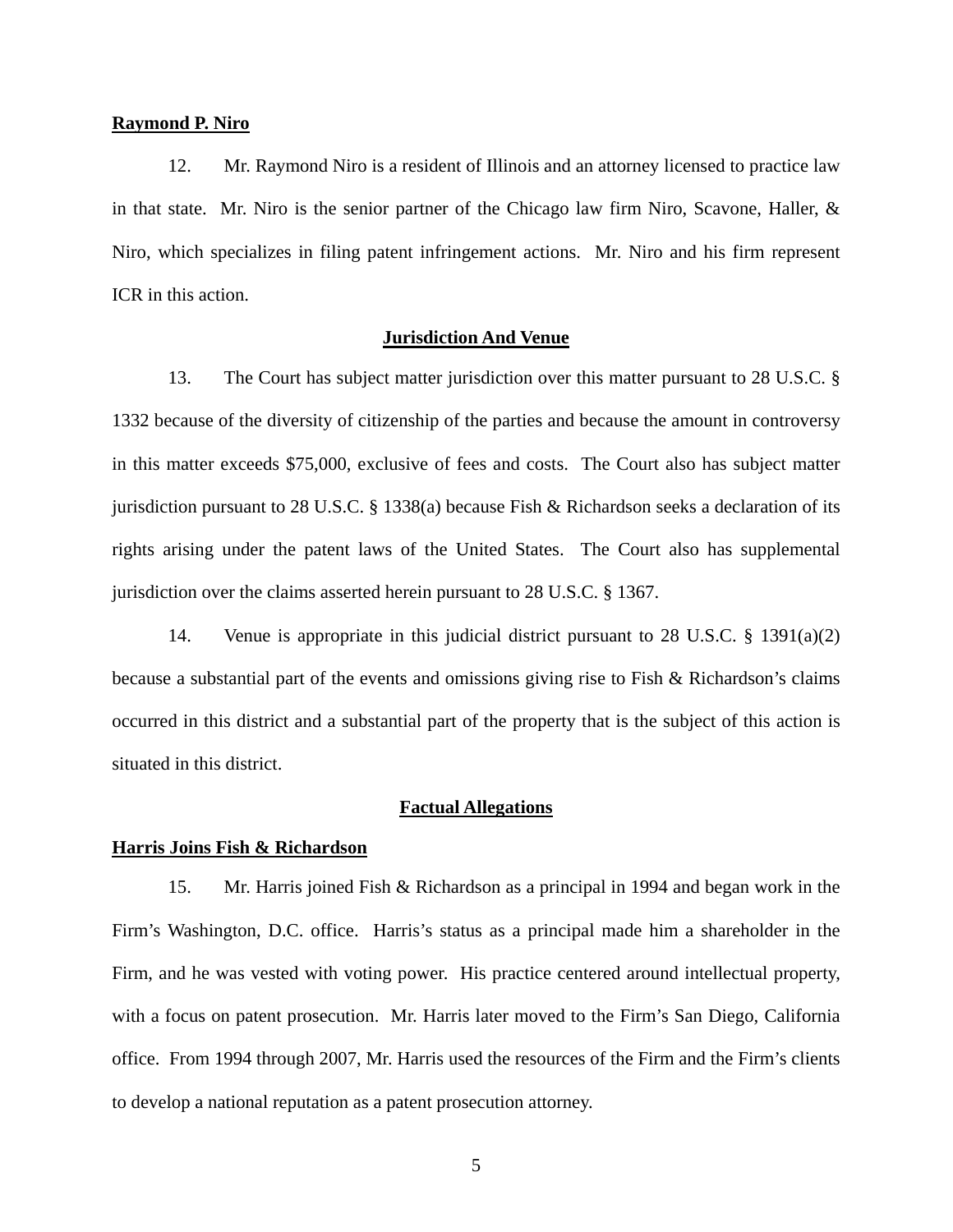16. On December 30, 1994, Harris entered into a contract with Fish & Richardson (the "Law Firm Agreement"). (A copy of the Law Firm Agreement is attached as Exhibit A.) Because Mr. Harris breached the Law Firm Agreement in so many different ways, multiple provisions are relevant to this lawsuit and are set out below.

17. Mr. Harris promised in the Law Firm Agreement to devote his full legal and

business time to Fish & Richardson, promised not to work on matters detrimental to the interests

of the Firm, and promised to obey applicable rules of ethics:

# [§ 4] The Employee's Covenants.

 (a) Extent of Service. The Employee covenants and agrees to *devote his or her full business time, best efforts and skill to his or her employment with the [Firm],* and to perform his or her services capably, faithfully and to the best of his or her ability. The Employee shall abide by all policies, guidelines and procedures of the [Firm].

 (b) Outside Activities. *The acceptance or performance by the Employee of offices, duties or assignments, other than the practice of law with the [Firm]*, which may impinge substantially on time or energy normally required for business of the [Firm] or that may be deemed by the Board of Directors to be detrimental to the best interests of the [Firm] . . . *must be approved in advance by the Board of Directors* . . . . The ownership, purchase or sale of equity or other interest in, or other business dealings with, or the participation in the business of clients of the [Firm], including, without limitation, participation as an officer, director, trustee, manager or employee, by the Employee may be further limited and may be subject to prior approval of the Board of Directors . . . .

 (c) Professional Responsibility. . . . *The Employee agrees to follow and abide by the ethics of the legal profession* and all regulations, rules, laws and ordinances relating thereto or regulating the practice of law.

(emphasis added.)

18. Mr. Harris also promised to contribute to Fish & Richardson all income he

generated by providing legal services and from activities related thereto:

 [§ 6] Accounting. All income generated by the Employee for his services as a lawyer and all activities related thereto, such as writing of treatises and articles, shall belong to the [Firm], whether paid directly to the [Firm] or to the Employee.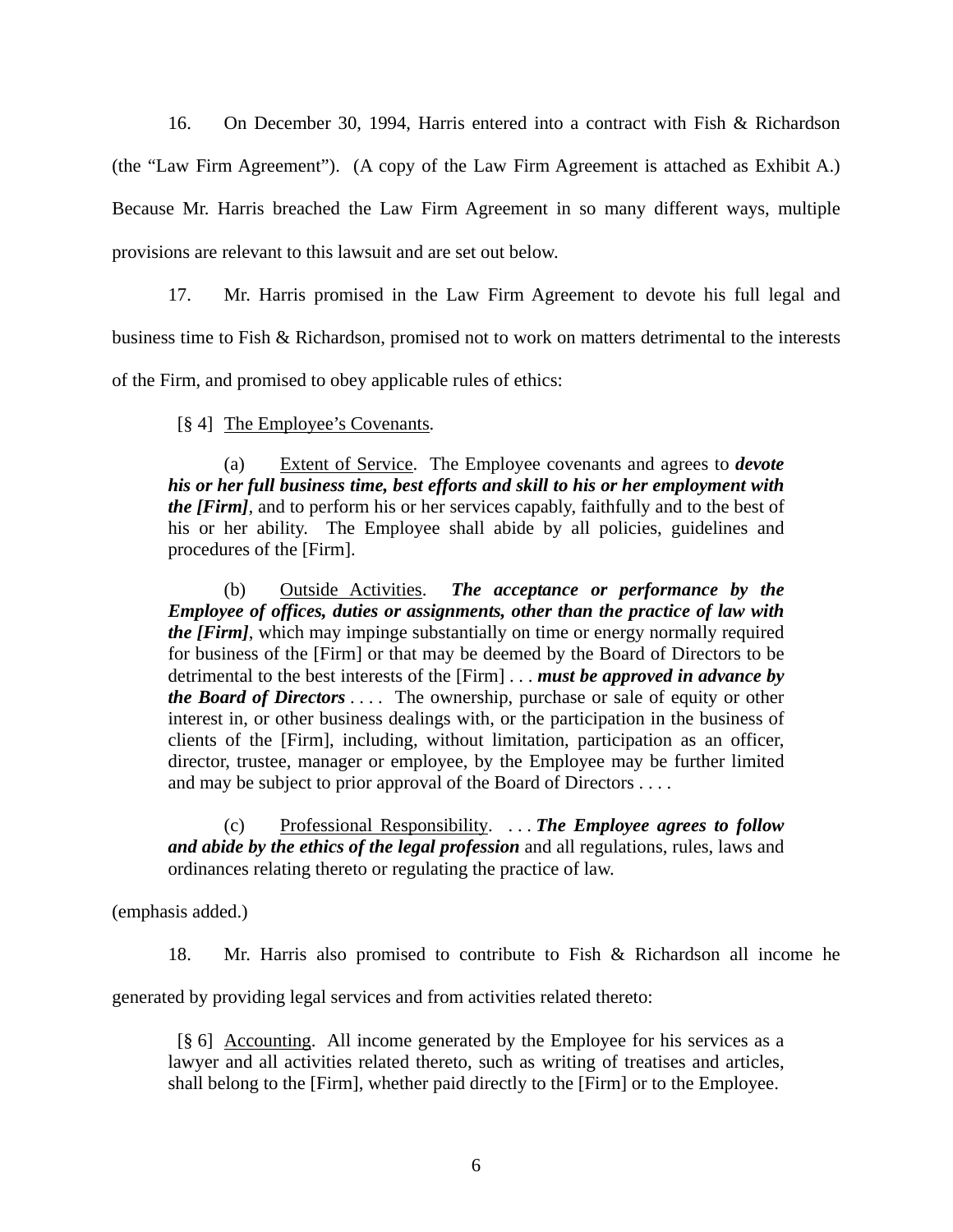19. Mr. Harris also promised not to use the confidential information of Fish & Richardson or its clients for his own personal benefit:

 [§ 7] Confidentiality. The Employee will not at any time disclose to any other person, association or entity . . . *or use for his or her own benefit or gain, any confidential information of the [Firm]* obtained by him or her incident to employment with the [Firm] . . . .

(emphasis added.)

20. Mr. Harris further promised not to take property from the Firm:

 [§ 8] Firm Property. No property of the [Firm] shall be transferred from the [Firm] without prior approval of the Board of Directors.

21. And, Mr. Harris promised not to accept any legal engagements except those that

were on behalf of Fish & Richardson:

 [§ 9] Practice Engagements. All engagements by the Employee to render legal services to clients and others, except as approved by the Board of Directors, shall be engagements on behalf of the [Firm] *and all fees or other compensation received on account of such services shall belong to the [Firm]***.** *The Employee shall not practice law, except on behalf of the [Firm], without the prior approval of the Board of Directors.* All clients shall be clients of the [Firm] and all files and other documents *and things relating to clients shall be property of the [Firm]*.

(emphasis added.)

# **Harris Begins Building a Patent "Portfolio"**

22. At least as early as September 1999, Mr. Harris began building a patent "portfolio" by filing for patent applications as an "inventor." While a principal at Fish & Richardson, Mr. Harris obtained at least 25 patents for which he is listed as an inventor.

23. Mr. Harris filed and prosecuted his patent applications using Fish & Richardson's resources, including but not limited to the time and assistance of Fish & Richardson secretarial and paralegal personnel, docketing and filing systems, letterhead and forms, and office equipment.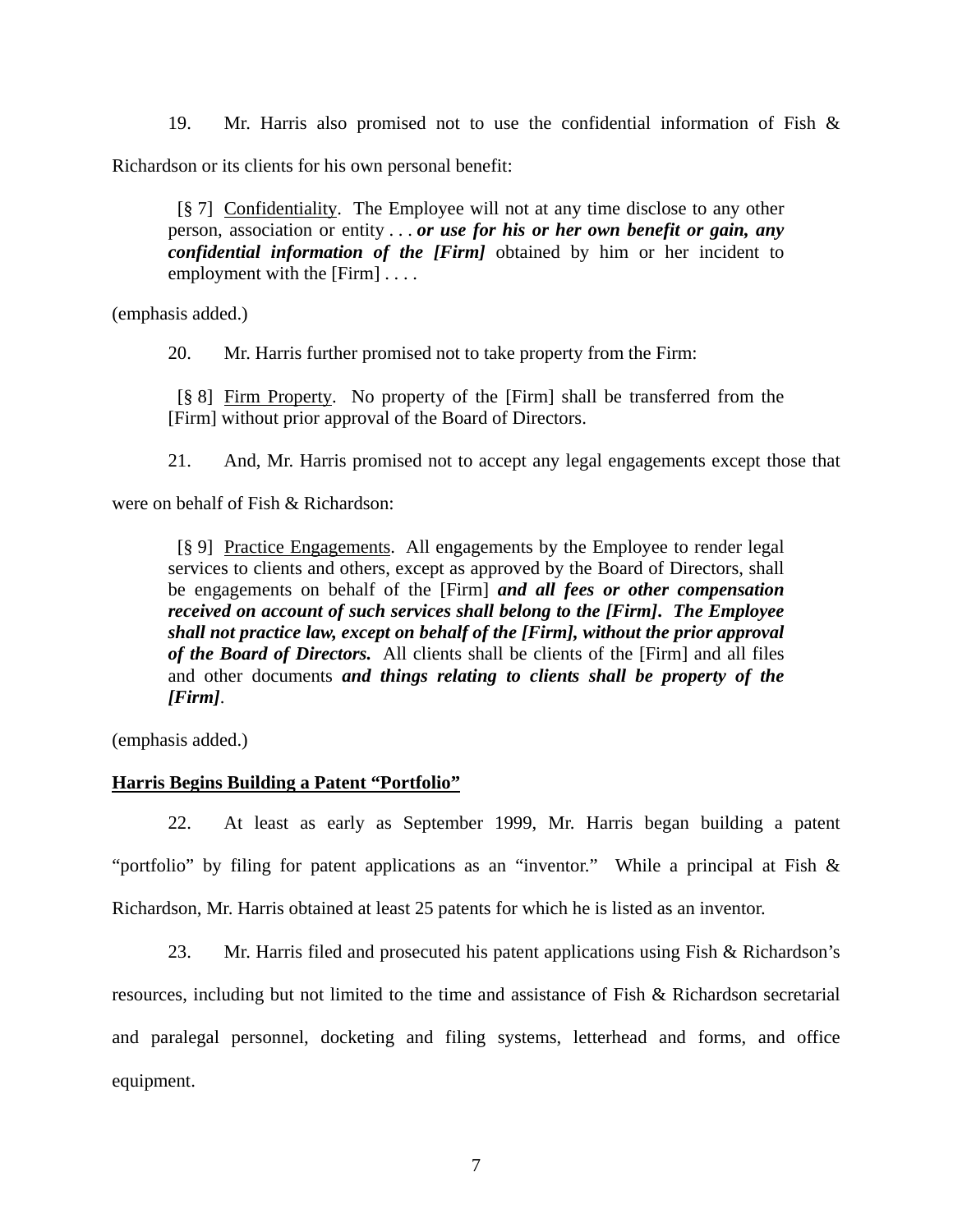24. Mr. Harris's efforts to prosecute his various patent applications also included his own legal services, which he had promised to devote exclusively to Firm clients. For example, Mr. Harris provided legal services by drafting patent applications, including claims covering the inventions, submitting information disclosure statements, responding to "Office Actions" from the USPTO, and otherwise corresponding with the USPTO using his skills as an attorney. In communicating with the USPTO, Harris identified himself as the "attorney of record" on his patent applications and correspondence.

25. Among the patents that Mr. Harris obtained through the misuse of Firm resources and with his own legal services as described above is the '252 Patent.

26. Mr. Harris has obtained more than 20 other patents on which he is identified as an inventor on the patent. Harris obtained those patents by practicing law and prosecuting those patents on his own behalf and otherwise using Firm resources while a principal of Fish & Richardson.

#### **Harris Seeks To Profit From His Patent Applications**

27. As his patent application portfolio began to grow, and notwithstanding his receipt of millions of dollars of compensation as a principal of Fish & Richardson, Mr. Harris began to seek opportunities to personally enrich himself through exploitation of the patents without regard to his obligations to Fish & Richardson or the Firm's clients.

28. For example, at least as early as November 1999, Mr. Harris approached a Fish & Richardson client ("Client A") to inquire whether the client had an interest in licensing rights in certain technologies covered by at least one of Mr. Harris's patent applications. Mr. Harris did not disclose to Fish & Richardson that he was proposing a self-interested transaction with a Firm client. Mr. Harris also did not disclose that, under the Law Firm Agreement, the interests he proposed to license were the property of Fish & Richardson because, among other reasons, they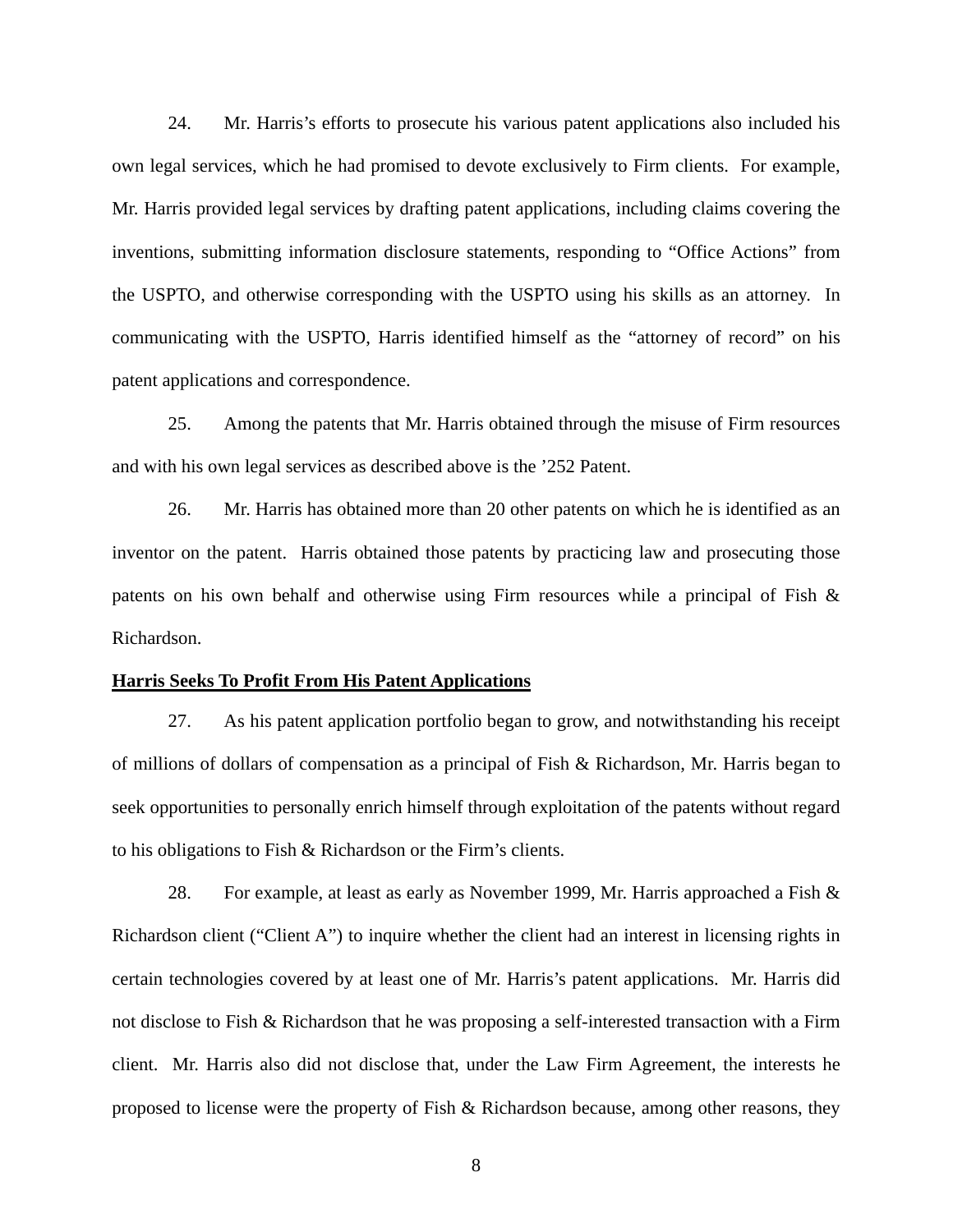were the product of Mr. Harris's practice of law on behalf of the Firm and of Mr. Harris's use of Firm resources.

29. As a result of his discussions with Client A, Mr. Harris and Client A entered into a license agreement regarding the technology later covered by Harris's '252 Patent. Under the agreement, Mr. Harris granted the client an exclusive worldwide license to the "Touch and Feel Technology." In return, the client granted Mr. Harris stock options and a royalty to be applied to sales of products incorporating the technology. The agreement also required the client to pay \$1 million to Harris within three years. Mr. Harris did not disclose this agreement to Fish  $\&$ Richardson.

30. At times, Mr. Harris used Client A's name in Firm recordkeeping systems as the client for which he was supposedly prosecuting the '252 Patent. However, it does not appear that Mr. Harris billed Client A for all of his work on the '252 Patent. Rather, as described, Mr. Harris bartered his provision of legal services while practicing at Fish & Richardson in exchange for consideration from the client to Mr. Harris personally.

31. By 2003, Mr. Harris's undisclosed dealings with Client A had not delivered the economic windfall that he was seeking. On March 14, 2003, Harris sent an e-mail to Client A's executives stating that Client A had breached its agreement with Mr. Harris for failure to pay \$1 million within three years.

32. Rather than paying the \$1 million, Client A returned the license to Mr. Harris. Once again, Mr. Harris did not disclose this transaction to Fish & Richardson. Because the license was the product of a valuable transaction concerning a Firm client, was tendered in consideration for Firm services, and was obtained with the use of Firm resources, it was the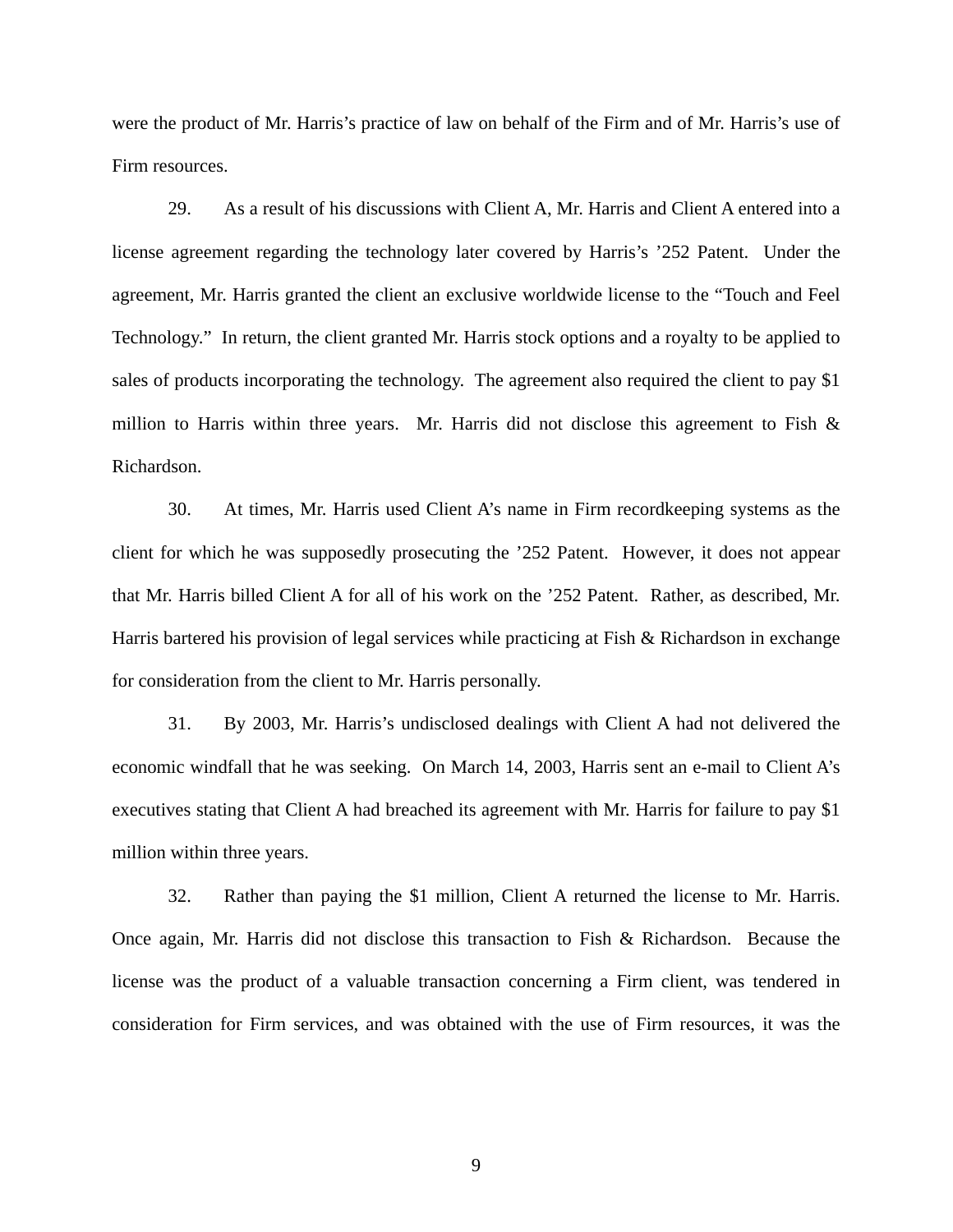property of Fish & Richardson under the Law Firm Agreement and the corporate opportunity doctrine.

33. Mr. Harris, however, misled the Firm about the status of his prosecution efforts and the patent license. When Firm personnel asked him the status of the '252 prosecution, Mr. Harris instructed that the Patent would "go abandoned" — *i.e.*, no further action was expected. In fact, however, Mr. Harris continued prosecuting the '252 Patent with the intent of enforcing that patent and his other patents against various parties, including clients of Fish & Richardson.

# **Harris Seeks The Assistance of Mr. Niro, Knowing Lawsuits Against Fish & Richardson Clients Will Result**

34. Having deceived his colleagues and entered into undisclosed financial arrangements with at least one Firm client, Mr. Harris sought a new way to capitalize upon his patent portfolio.

35. In 2006, Mr. Harris began operating a website with the address "imapatenttroll.com." A "patent troll" is a pejorative term for someone who acquires rights in patents for the purpose of aggressively asserting the patents against alleged infringers.

36. On March 21, 2006, Harris introduced himself to Mr. Niro, a well known patent plaintiffs' attorney. Mr. Niro has described himself in published accounts as the first person ever to be referred to as a "patent troll." Mr. Niro's firm states on its website that Mr. Niro has "recovered more than \$800 million for his clients through trials or settlements" in the past eight years.

37. Mr. Niro and his firm were no strangers to Fish & Richardson and its clients. Mr. Niro's firm has represented plaintiffs in lawsuits and settlement negotiations against multiple clients of Fish & Richardson. Mr. Niro's firm has also filed a complaint against Fish & Richardson itself, as a party, for alleged antitrust violations. That case was eventually dismissed.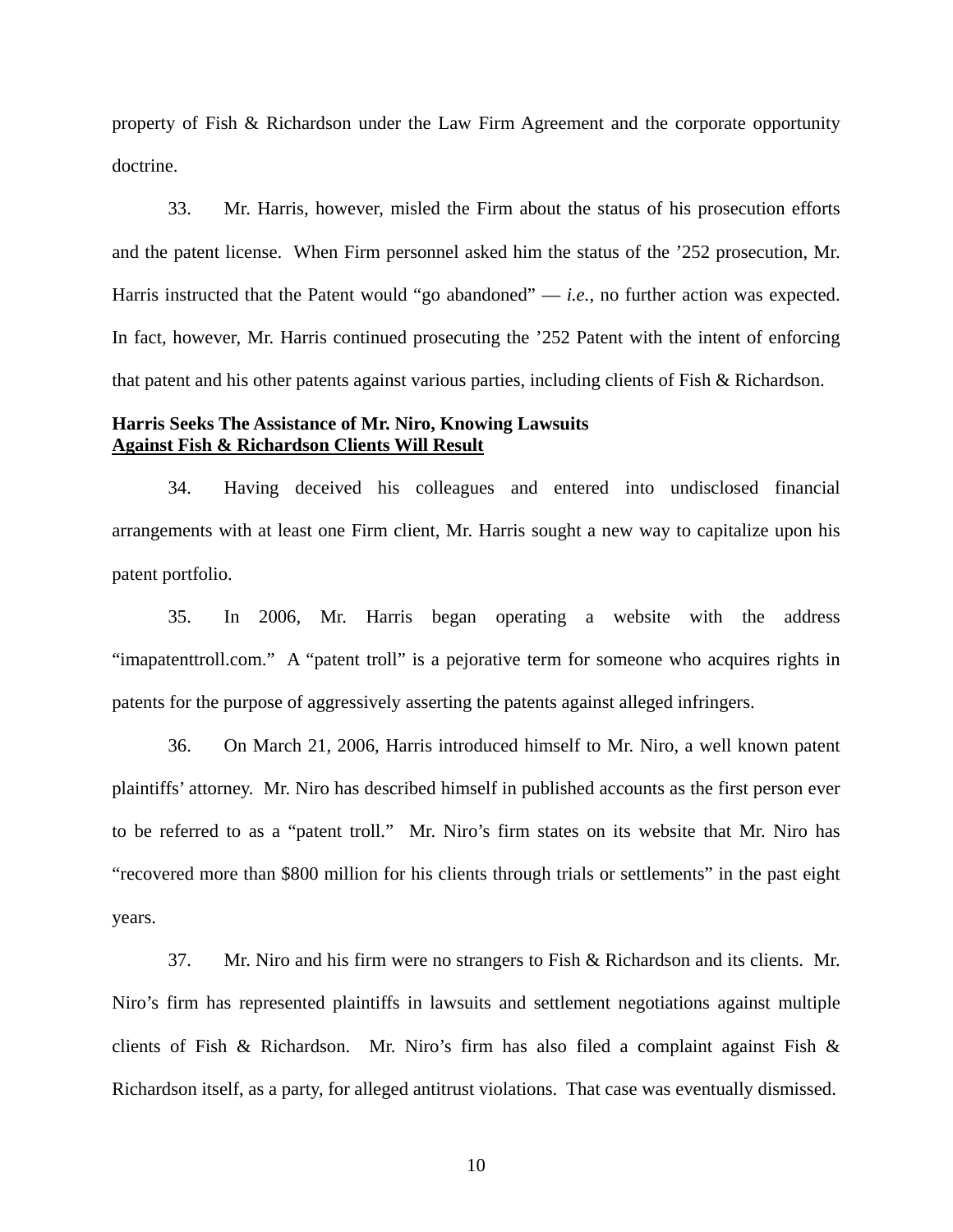38. On information and belief, while a principal at Fish & Richardson, Mr. Harris was aware of the Firm's adversarial relationships with Mr. Niro's clients and Mr. Niro's litigation against the Firm.

39. Nonetheless, on March 21, 2006, Mr. Harris sought out Mr. Niro's assistance. As Mr. Harris explained in an e-mail he sent to Mr. Niro using the Fish & Richardson e-mail system and server, Harris "was a patentee on a number of patents, covering a number of things, some of which are being infringed by others." Notwithstanding his fiduciary obligations to Fish & Richardson's clients and his contractual obligations to the Firm, Mr. Harris inquired of Mr. Niro, "I was wondering if this was something you could help me with."

40. On March 22, 2006, Mr. Harris followed up his inquiry to Mr. Niro by sending an e-mail to Mr. Niro (again, using his Fish & Richardson e-mail account and using the Fish & Richardson e-mail server) attaching a report with Mr. Harris's descriptions of some of his patents. In his report, Mr. Harris attempted to identify target companies or industries for infringement lawsuits. At least one of the target companies identified by Mr. Harris in his report to Mr. Niro was a Fish & Richardson client. In addition, other Fish & Richardson clients are well-known participants in some of the target industries that Mr. Harris identified.

41. As a result of his secret discussions with Mr. Niro, which Mr. Harris did not disclose to any of his fellow principals or firm management at Fish & Richardson, Harris soon after entered into agreements transferring licenses and/or other rights in certain of his patents to a series of entities represented by or otherwise affiliated with Mr. Niro. Mr. Harris used the Firm's resources to facilitate these secret transactions.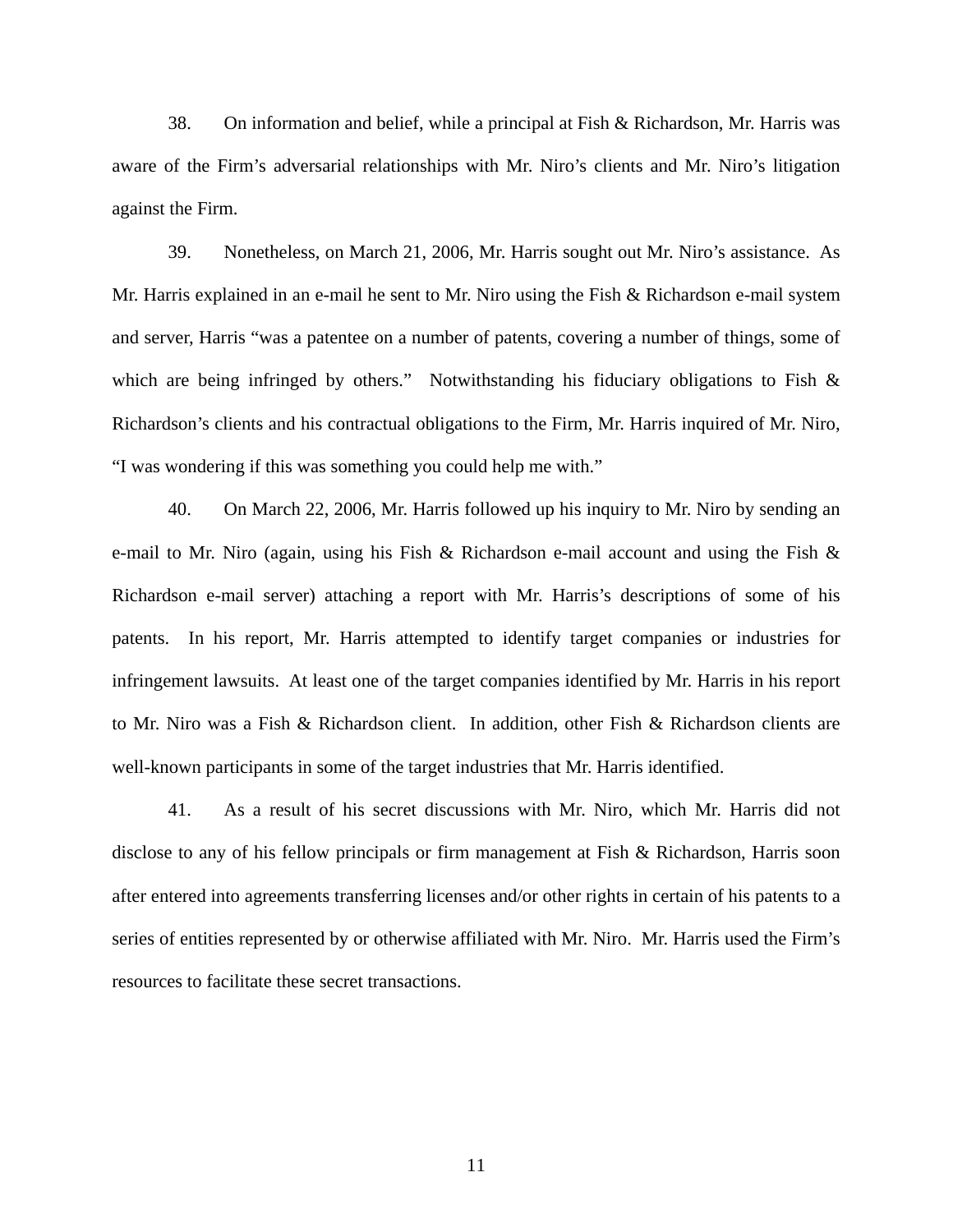#### **Fish & Richardson Clients Are Sued On Harris's Patents**

42. The first Niro-represented entity that Mr. Harris dealt with was Memory Control Enterprise ("MCE"), an Illinois corporation. Mr. Harris purported to transfer rights in U.S. Patent No. 6,704,791 ("the '791 Patent") to MCE in 2006.

43. Before purportedly transferring rights in the '791 Patent, Mr. Harris knew or should have known from his prior "targeting" activity and his knowledge of the Firm's clients that Fish & Richardson clients would be targets for infringement lawsuits filed by MCE.

44. After the purported transfer, in March 2007, MCE sued a Fish & Richardson client ("Client B") alleging infringement of the '791 Patent. In addition to MCE, Mr. Harris was a named plaintiff in this action against Client B. MCE was represented by Mr. Niro's firm in this action.

45. On August 30, 2007, MCE sued two other Fish & Richardson clients ("Clients C and D") for purported infringement of the '791 Patent. MCE was again represented by Mr. Niro's firm.

46. After Fish & Richardson learned of Mr. Harris's transfer of the '791 Patent to MCE, Fish & Richardson demanded an explanation from Mr. Harris for his actions. Mr. Harris, however, deceived Fish & Richardson with misrepresentations and omissions about the extent of his patent holdings, the resources that he used to obtain the patents, the compensation that he had received for prosecuting the patents, and the fact that he had secretly targeted Firm clients for enforcing the patents.

# **Harris Purportedly Assigns The** '**252 Patent To ICR, Which Promptly Sues Another Fish & Richardson Client**

47. On July 2007, Mr. Harris purported to sell and/or assign rights in the '252 Patent to ICR, another entity that Mr. Niro represents or with which he is otherwise affiliated.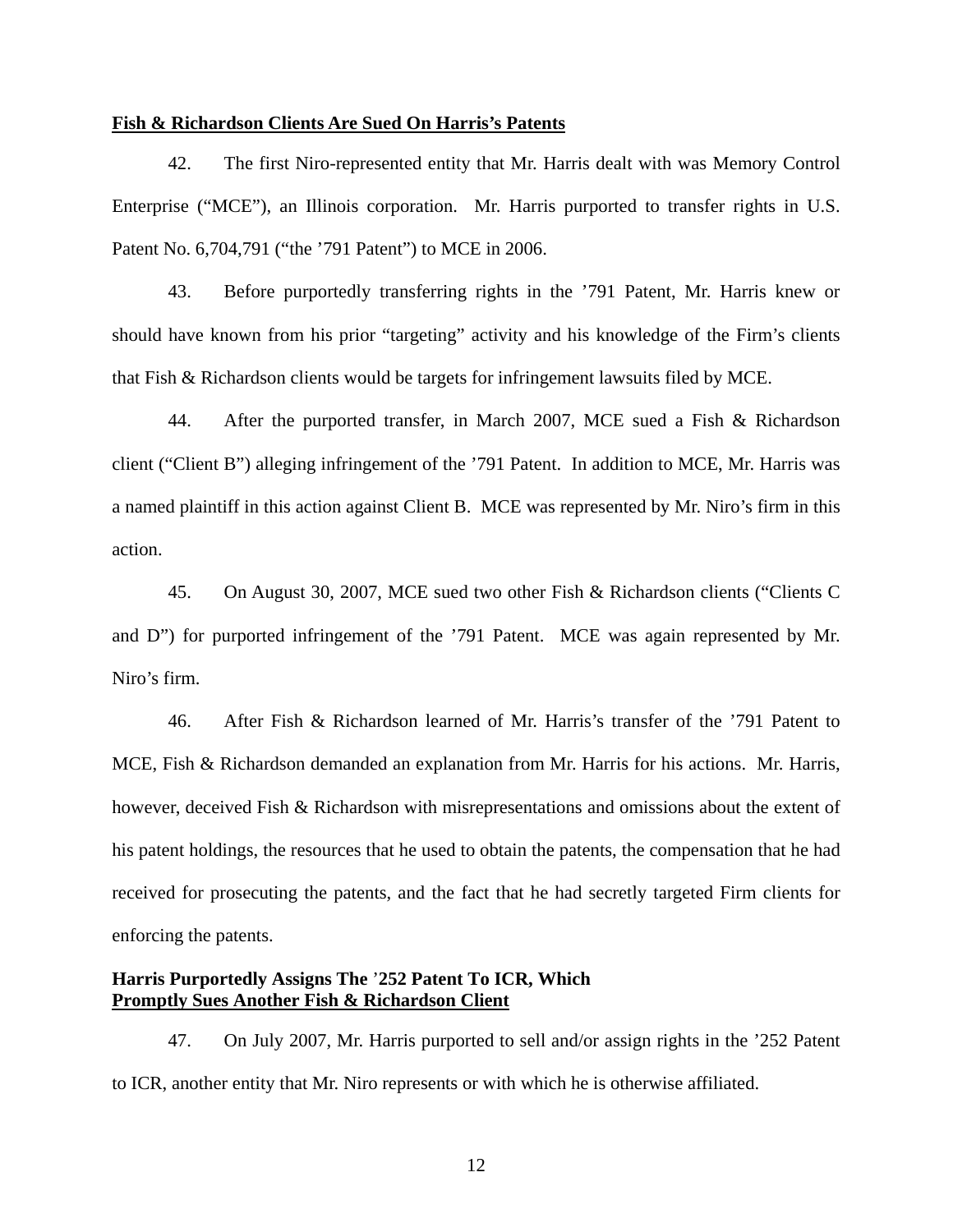48. On information and belief, as part of the purported sale and/or assignment, Mr. Harris pledged, in a written agreement drawn up by Mr. Niro or his firm, that Harris would assist ICR with the prosecution of lawsuits against purported infringers of the '252 Patent. Further, upon information and belief, the arrangement between Mr. Harris and ICR related to the '252 Patent provides Mr. Harris with a financial interest in the proceeds of litigation or settlements involving alleged infringement of the '252 Patent. Fish & Richardson has asked for a copy of this agreement but Mr. Harris and Mr. Niro have refused to provide it.

49. At the time Mr. Harris entered into the above arrangements with ICR regarding the '252 Patent, Harris knew that ICR would likely sue Fish & Richardson's clients for purported infringement of the Patent, including its client Google.

50. In 2006, for example, Mr. Harris had corresponded with another patent attorney (again using the Fish & Richardson e-mail system) regarding potential targets for infringement actions based on the '252 Patent. That attorney suggested to Mr. Harris that Google could be a target of such an action.

51. Mr. Harris also knew that Google was a Firm client. Fish & Richardson began representing Google in 2003 and has represented Google by prosecuting over one hundred patent applications, advising Google on intellectual property matters, and representing Google in patent infringement litigation. Mr. Harris received multiple "conflict checks" during his time as a principal at Fish & Richardson, alerting him to various matters the Firm was handling on behalf of Google. Further, Harris personally acted as a neutral "referee" on a Google conflict resolution inquiry within the Firm.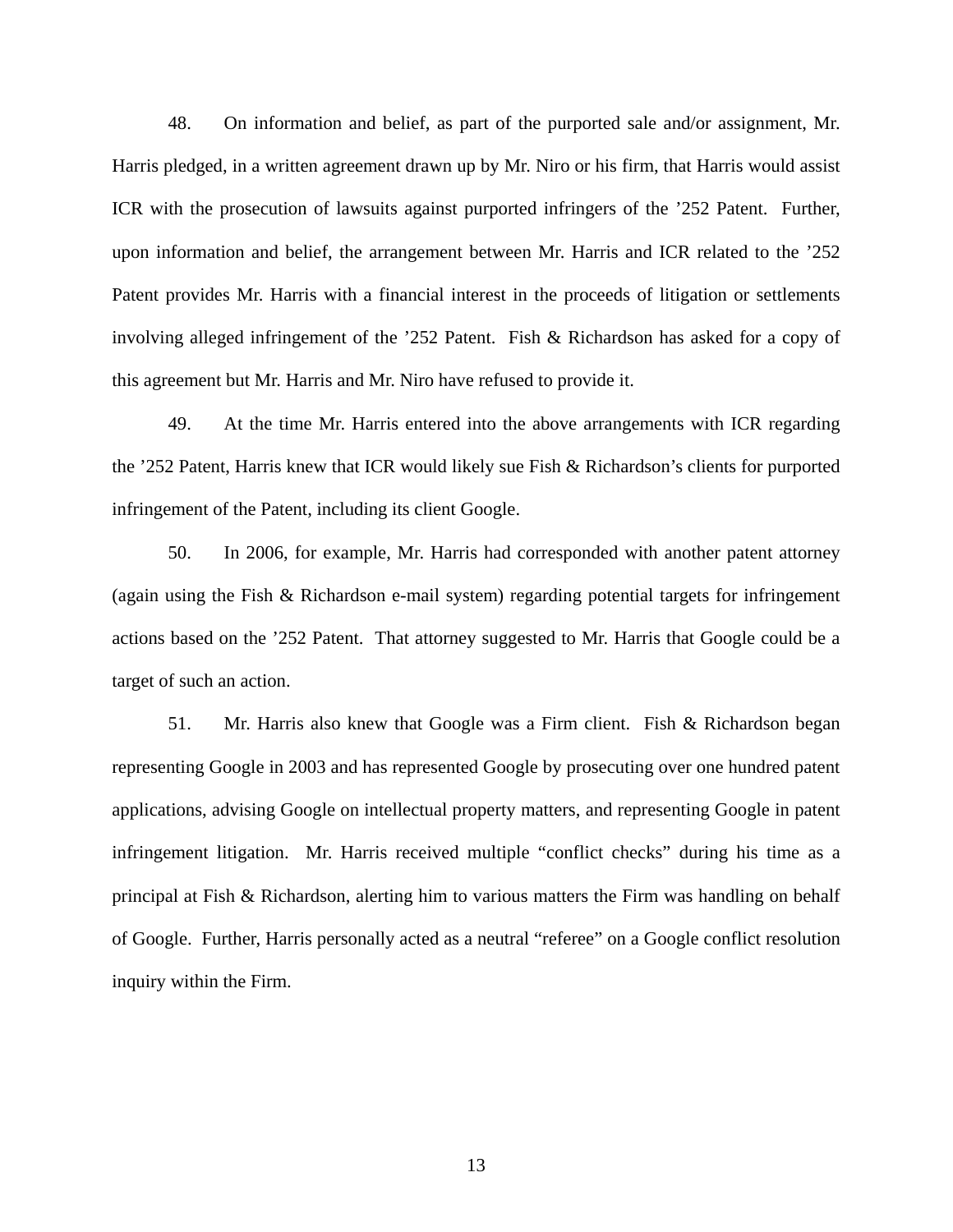52. Mr. Niro also knew that Google was a client of Fish & Richardson. Mr. Niro had represented at least one plaintiff making patent infringement claims against Google in a matter in which Fish & Richardson represented Google.

53. Nevertheless, and despite his duties to his law firm and its clients, Mr. Harris, with Mr. Niro's assistance, purported to assign the '252 Patent to ICR on July 30, 2007 and agreed to assist in litigation concerning the Patent — including litigation against Firm clients.

54. ICR soon after filed the instant suit against Google on September 10, 2007, claiming infringement of the '252 Patent. Mr. Niro and his firm represent ICR in this lawsuit. Upon information and belief, Mr. Niro and his firm possess a substantial contingent interest in any recovery made by ICR in this lawsuit.

55. After ICR sued Google, Fish & Richardson again confronted Mr. Harris. Harris again equivocated and was not truthful and candid about his activities, misrepresenting some facts and omitting others. In light of his breach of fiduciary duties, breach of his contractual obligations, and his deception of the other shareholders at Fish & Richardson, Harris was asked to resign, which he did effective September 14, 2007.

### **COUNT I (BREACH OF CONTRACT AGAINST MR. HARRIS)**

56. Paragraphs 1 to 55, above, are incorporated by reference as if fully set out here.

57. The Law Firm Agreement was a valid and binding contract between Fish & Richardson and Scott Harris.

58. Fish & Richardson performed all of its obligations under the Law Firm Agreement.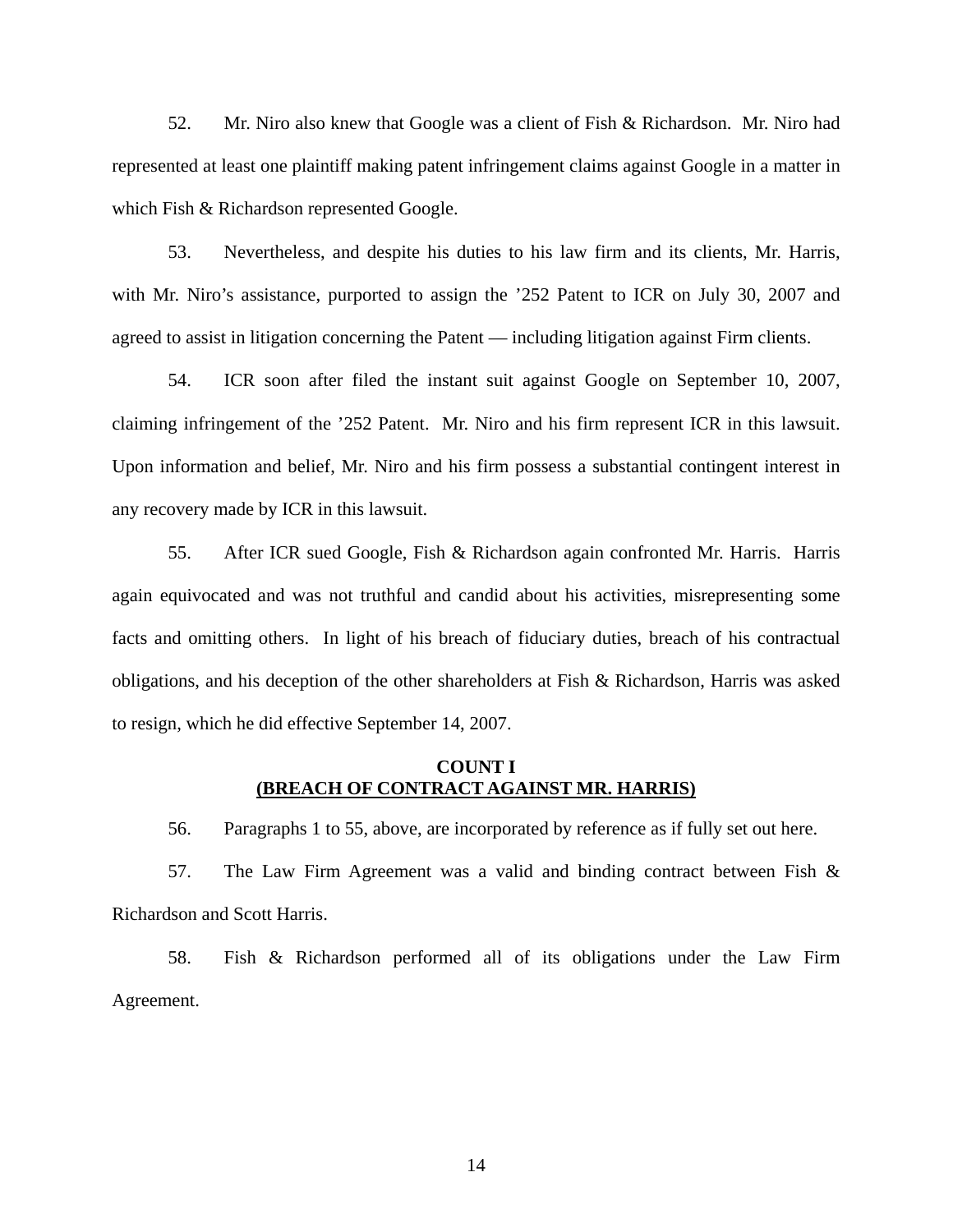59. Mr. Harris, through the conduct set out in detail above, committed material breaches of the Law Firm Agreement and the implied covenant of good faith and fair dealing, including:

- a. misusing Firm resources and confidential information to pursue personal gain at the expense of the Firm, in violation of his covenant to devote all of his services to the Firm, his covenant not to perform unauthorized outside activities, and his covenant to obey the rules of professional responsibility (Ex. A, Law Firm Agreement  $\S$ § 4(a)-(c));
- b. misappropriating confidential information to pursue personal gain, in violation of express restrictions on using such confidential information (*e.g.*, *id.* § 7);
- c. diverting from the Firm compensation for legal services he performed, including by bartering for personal benefits in lieu of billing the client for legal services and by failing to tender compensation received for such services (whether paid in cash or otherwise) to the Firm, in violation of terms requiring appropriate billing and the tendering of all compensation received for services to the Firm (*e.g.*, *id.* §§ 6, 9); and
- d. transferring or purporting to transfer to himself or others Firm property, including rights associated with the '252 Patent and other patents, without authorization, in violation of provisions forbidding such transfers (*e.g.*, *id.* § 8).

60. The foregoing breaches of contract have caused and are causing Fish & Richardson substantial damages, including the loss of Firm resources and property, lost compensation for services performed by Firm personnel, and harm to the Firm's reputation and relations with its clients.

61. The Court should find that Mr. Harris has materially breached his contract with Fish & Richardson, that these breaches have directly injured Fish & Richardson, and should award Fish & Richardson damages and other relief consistent with the prayer for relief below.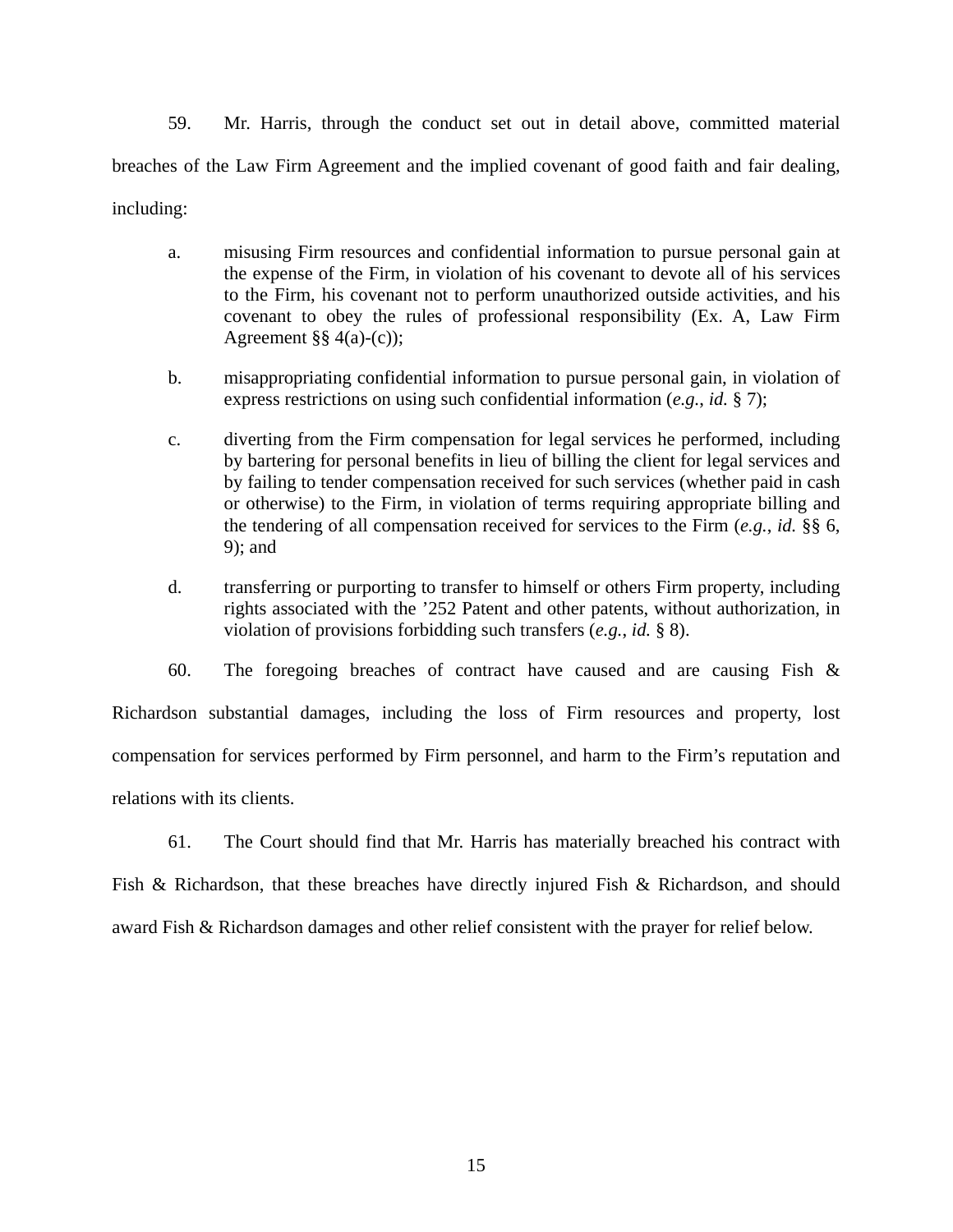# **COUNT II (BREACH OF FIDUCIARY DUTIES AGAINST MR. HARRIS)**

62. Paragraphs 1 to 55, above, are incorporated by reference as if fully set out here.

63. Mr. Harris was a fiduciary of Fish & Richardson by virtue of his position as a principal in the professional corporation and by virtue of the relationship of trust and confidence shared by Harris, Fish & Richardson, and the other principals of Fish & Richardson.

64. Mr. Harris, through the conduct set out in detail above, breached his fiduciary duties to Fish & Richardson, including the duty of loyalty, including by:

- a. diverting corporate resources and corporate opportunities to himself for his personal gain;
- b. transferring or purporting to transfer corporate opportunities, property, or rights to others;
- c. accepting substantial compensation from the Firm while acting as a "faithless fiduciary";
- d. conducting business with Firm clients for his own personal gain;
- e. arranging for, cooperating with, and facilitating lawsuits against Firm clients; and
- f. agreeing to assist in lawsuits against Fish & Richardson clients.

65. Mr. Harris's breaches of his fiduciary duties have caused and are causing Fish  $\&$ Richardson substantial damages, including the loss of Firm resources and property, lost compensation for services performed by Firm personnel, substantial compensation paid to Harris while acting as a "faithless fiduciary," and harm to the Firm's reputation and relations with its clients.

66. Mr. Harris's breaches of his fiduciary duties were marked by deception, bad faith, malice, and oppressive conduct, warranting the imposition of punitive damages.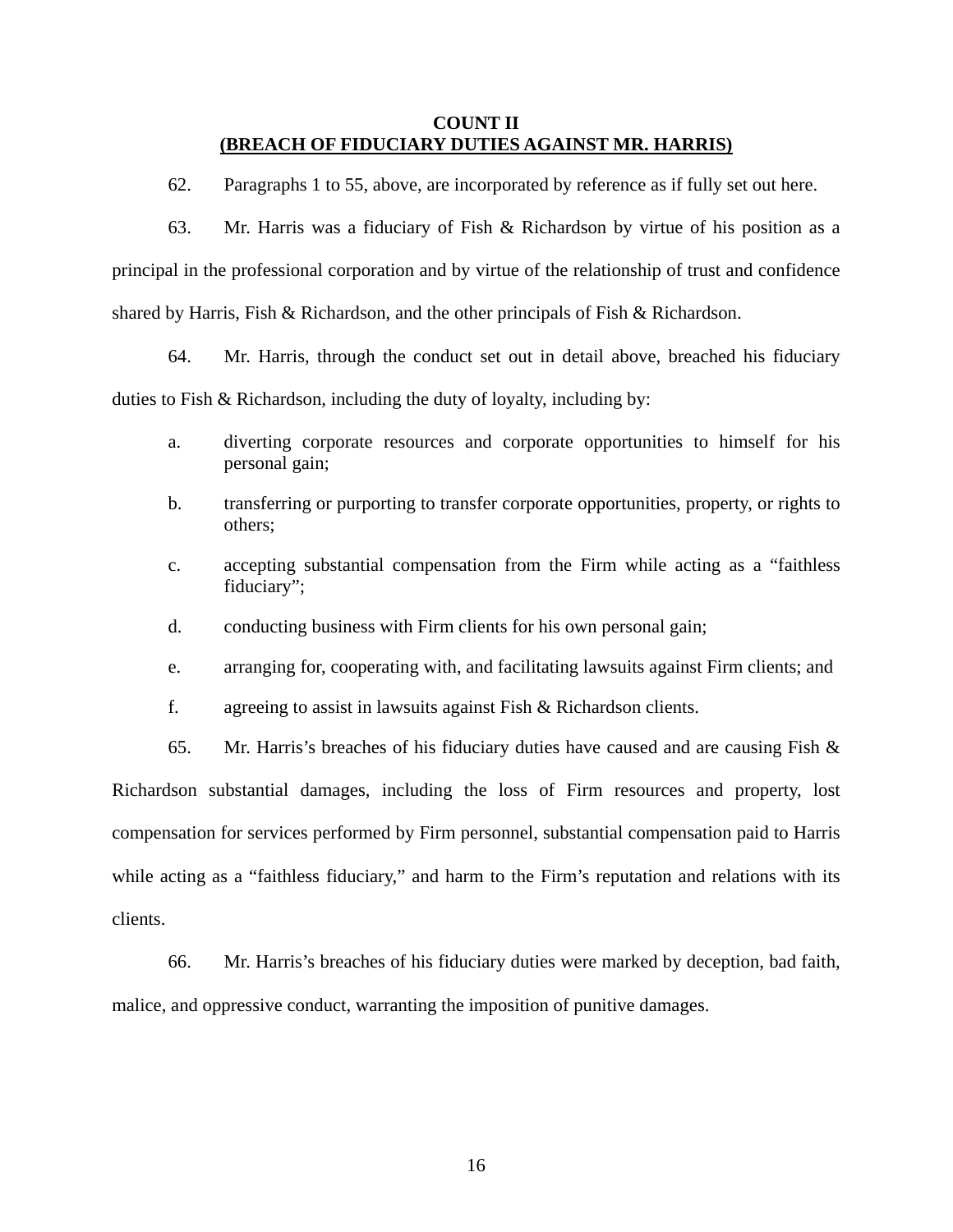67. The Court should hold that Mr. Harris has breached his fiduciary duties to Fish  $\&$ Richardson, enjoin Mr. Harris from further breaches, and otherwise award Fish & Richardson relief consistent with the prayer for relief below.

# **COUNT III (DECLARATORY JUDGMENT AGAINST ICR AND MR. HARRIS)**

68. Paragraphs 1 to 67, above, are incorporated by reference as if fully set out here.

69. There exists an actual, ripe, and justiciable controversy between Fish & Richardson, ICR, and Mr. Harris regarding each party's rights and interests in connection with the '252 Patent and any other U.S. or foreign patents or patent applications that Mr. Harris prosecuted and obtained through the misuse of Fish & Richardson resources and in breach of his contractual and fiduciary duties (the "Disputed Patents").

70. As a result of the conduct and events described in detail above, Fish & Richardson possesses legal ownership, and/or equitable ownership, and/or other interests in the '252 Patent and the other Disputed Patents inconsistent with and superior to any interest claimed by ICR or Mr. Harris. Fish & Richardson's ownership and related interests include: (a) legal ownership of the '252 Patent and the other Disputed Patents by operation of law including by virtue of the Law Firm Agreement, Mr. Harris's misuse of Firm resources, and Mr. Harris's breach of his fiduciary duties; (b) alternatively, equitable ownership of the '252 Patent and the other Disputed Patents including by virtue of Mr. Harris's breaches and the above-detailed inequitable scheme; and (c) a restrictive covenant not to sue Fish & Richardson's clients applicable to the '252 Patents and the other Disputed Patents. The Court should so declare pursuant to 28 U.S.C. § 2201.

71. The Court should resolve the parties' dispute by declaring that Fish & Richardson has a legal or equitable ownership or other interest in the '252 Patent and other Disputed Patents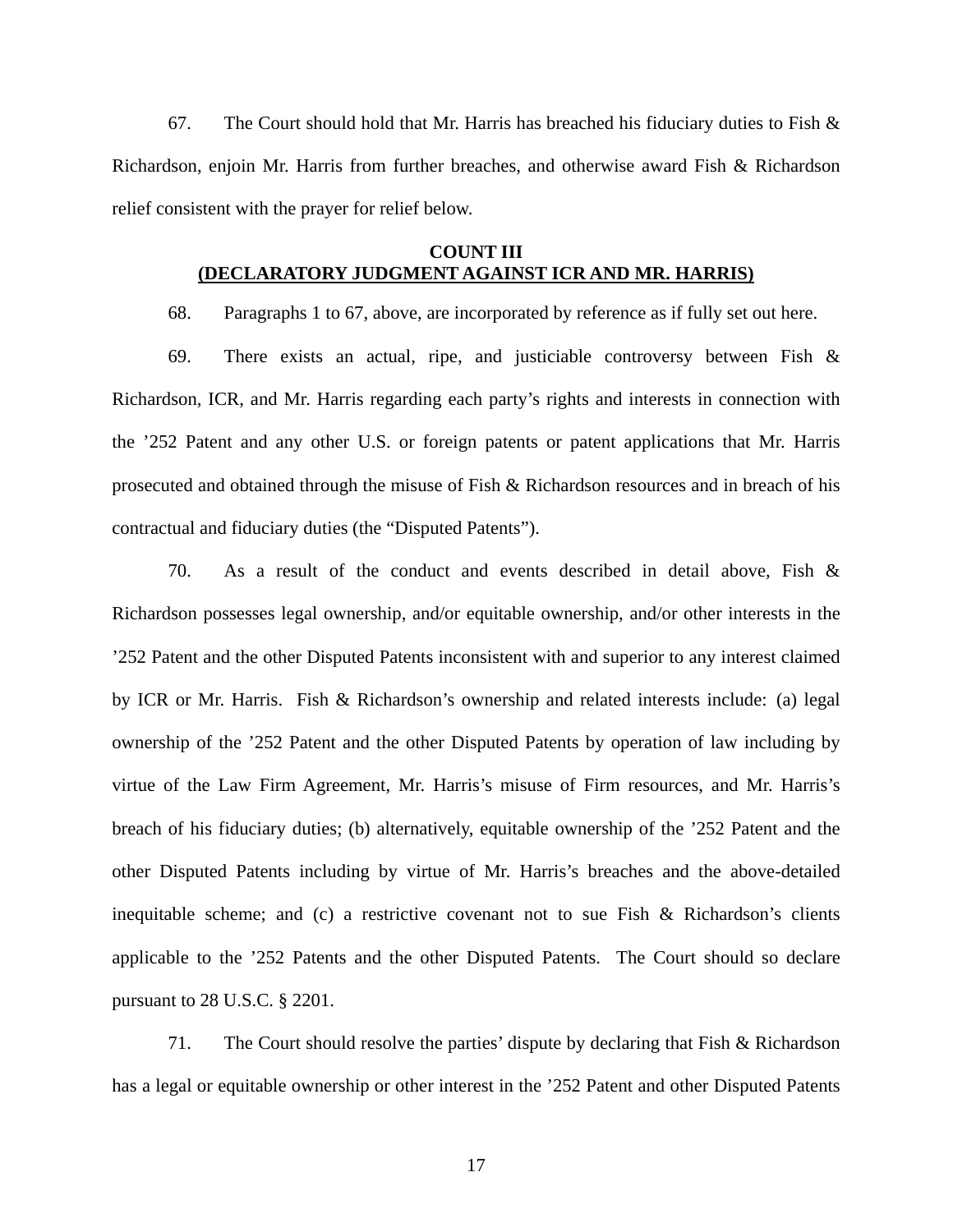inconsistent with and superior to the interests asserted by Mr. Harris and ICR, that Fish  $\&$ Richardson, not ICR, controls the right to sue upon those patents, and otherwise awarding relief to Fish & Richardson consistent with the below prayer for relief.

# **COUNT IV (CONSTRUCTIVE TRUST AGAINST ICR AND MR. HARRIS)**

72. Paragraphs 1 to 55 and 61-67, above, are incorporated by reference as if fully set out here.

73. This Count IV is pleaded in the alternative to Fish & Richardson's assertion of legal ownership of the '252 Patent and the other Disputed Patents.

74. Mr. Harris and ICR have obtained or purported to obtain property and/or rights in property through the inequitable and wrongful acts set out in detail above, including breaches of fiduciary duties and the misuse of Fish & Richardson resources and confidential information.

75. The property and/or rights in property that Mr. Harris and ICR obtained or purported to obtain includes the '252 Patent and all of the other Disputed Patents.

76. The Court should impose a constructive trust upon any rights arising on the '252 Patent and the other Disputed Patents and upon any consideration that Mr. Harris has received for purportedly conveying the patents or any rights arising upon it. The Court should additionally award Fish & Richardson relief consistent with the prayer for relief below.

### **JURY DEMAND**

Fish & Richardson demands a jury for all claims so triable.

#### **PRAYER FOR RELIEF**

WHEREFORE, Fish & Richardson respectfully requests that the Court enter judgment in its favor and against Scott Harris, including (and alternatively, as appropriate):

> (a) declaring that Fish & Richardson possesses legal or equitable ownership or another interest in the Disputed Patents inconsistent with and/or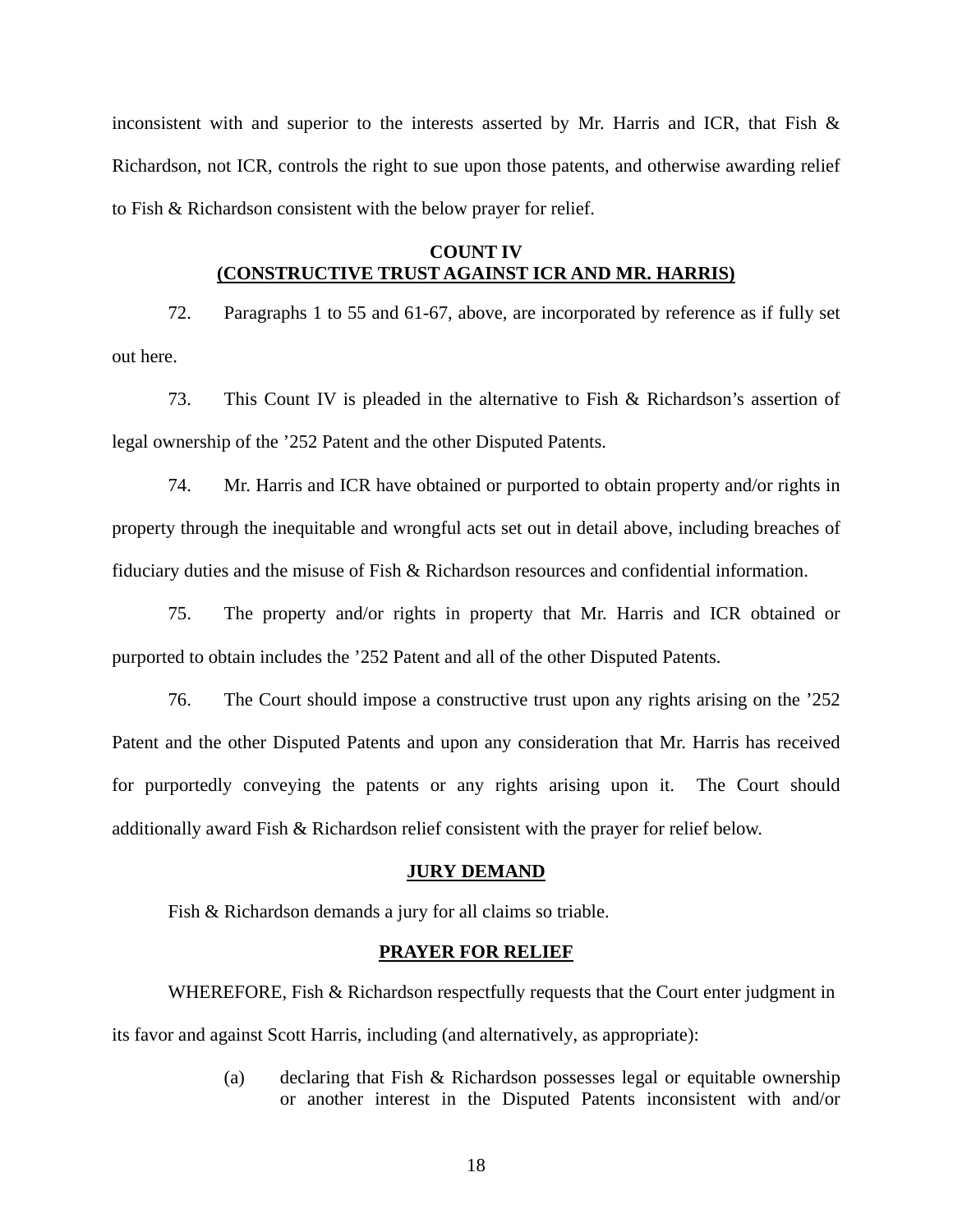superior to any interest asserted by Harris or purportedly conveyed by Harris;

- (b) awarding Fish & Richardson damages against Mr. Harris for the loss, misuse, or diversion of Firm resources, Firm opportunities, and compensation owed to the Firm;
- (c) awarding Fish & Richardson damages against Mr. Harris for injury he caused to its goodwill and relations with clients and to its reputation;
- (d) awarding Fish & Richardson punitive damages based on Mr. Harris's deceitful and malicious conduct;
- (e) awarding Fish & Richardson its attorneys fees in connection with this litigation as a direct and foreseeable injury caused by Mr. Harris's breaches of contract and his fiduciary obligations;
- (f) imposing a constructive trust upon the '252 Patent and the other Disputed Patents and/or any rights in those patents possessed or purportedly conveyed by Mr. Harris;
- (g) imposing a constructive trust in favor of Fish & Richardson upon any recovery for claimed infringement of the '252 Patent and the other Disputed Patents;
- (h) enjoining Mr. Harris from any further breach of his fiduciary duties, including restraining Mr. Harris from assisting with the prosecution of any lawsuit against Fish & Richardson clients;
- (i) awarding interest on all amounts owed;
- (j) awarding fees and expenses as allowed by law; and
- (k) awarding all other relief the Court deems necessary and appropriate.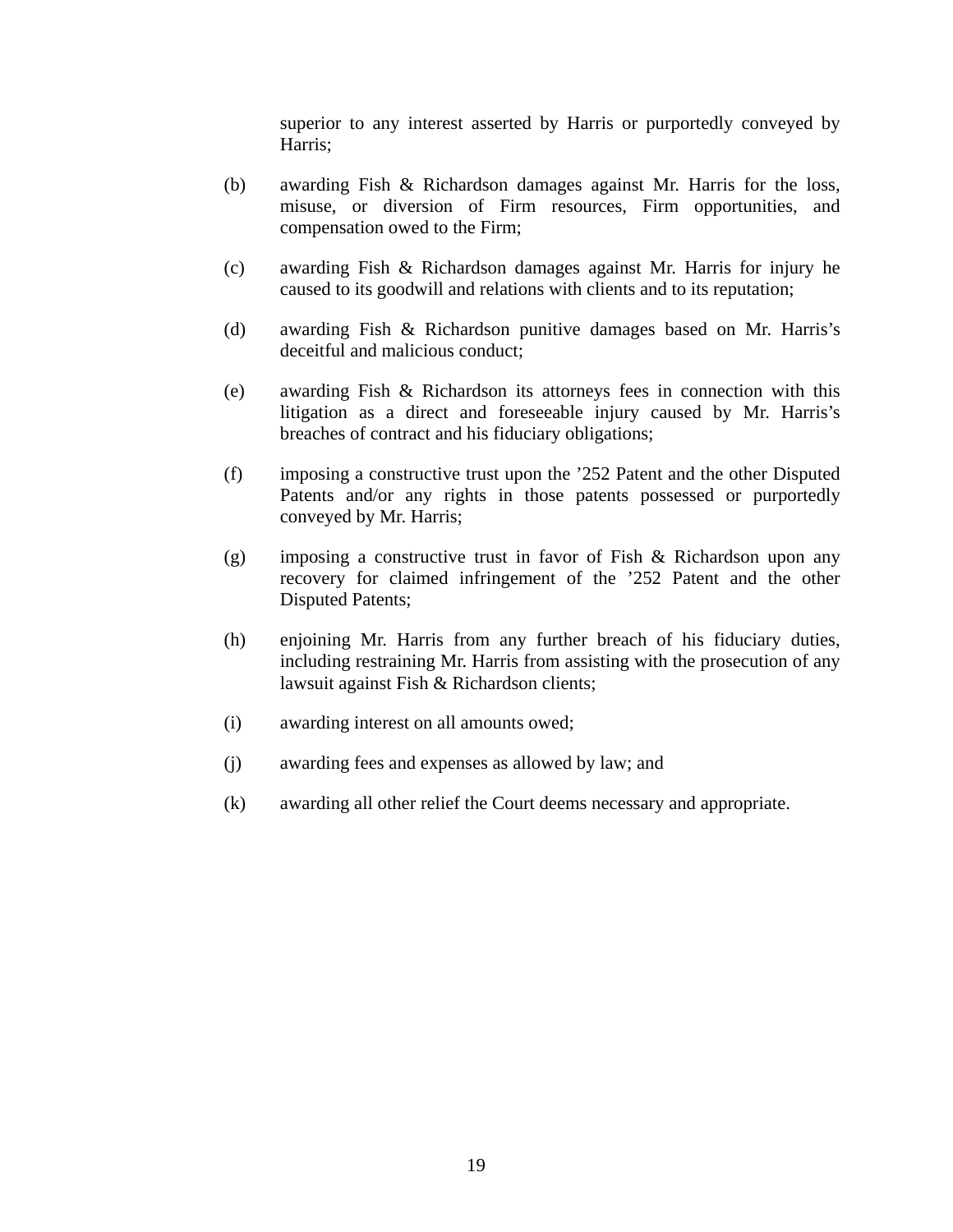Dated: October 16, 2007 Respectfully submitted,

# FISH & RICHARDSON P.C.

 By: s/David J. Bradford dbradford@jenner.com One of Its Attorneys

David J. Bradford Terrence J. Truax Eric A. Sacks Daniel J. Weiss JENNER & BLOCK LLP 330 North Wabash Avenue Chicago, Illinois 60611 Telephone No: 312 222-9350 Facsimile No: 312 527-0484